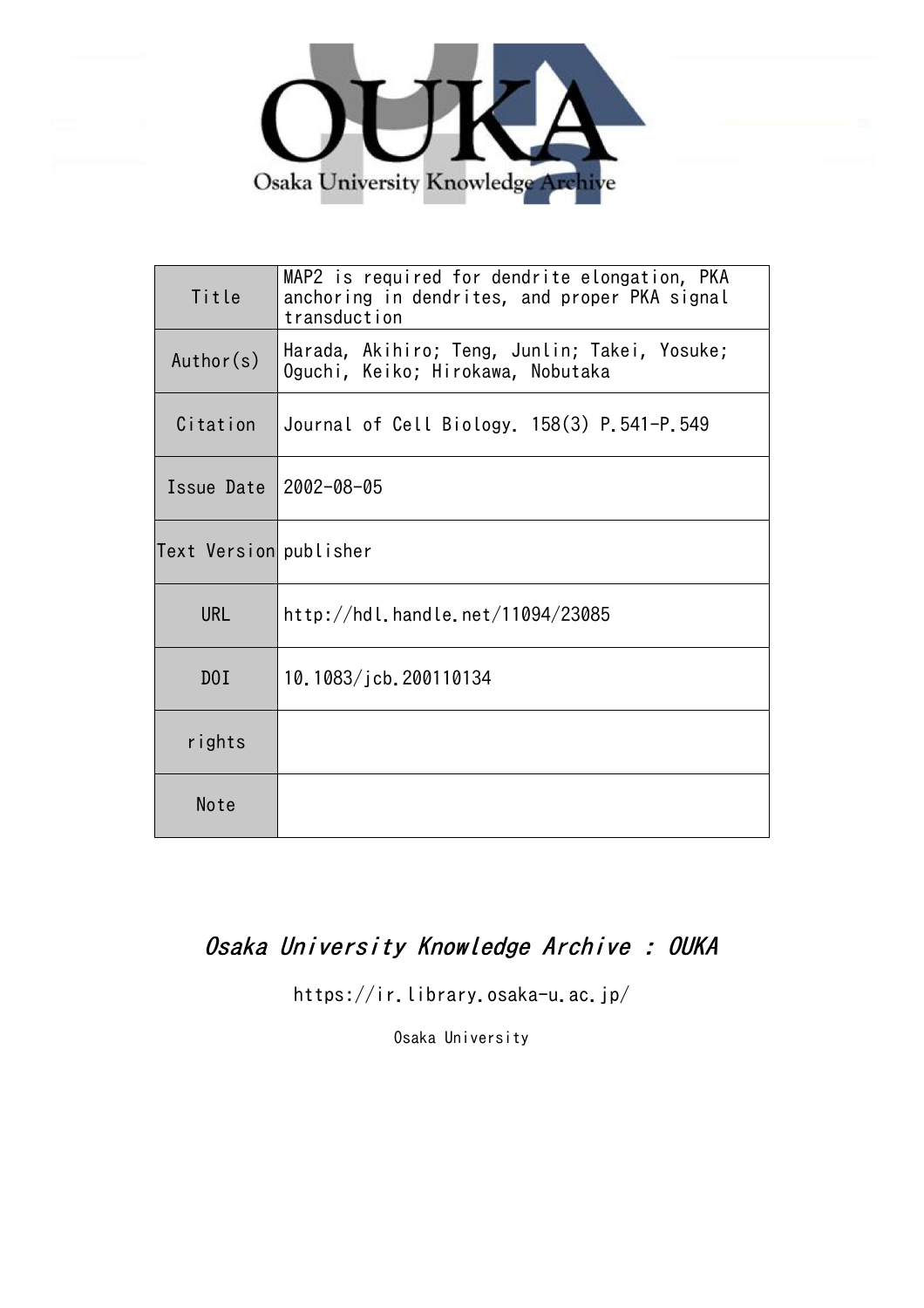# **MAP2 is required for dendrite elongation, PKA anchoring in dendrites, and proper PKA signal transduction**

#### **Akihiro Harada, Junlin Teng, Yosuke Takei, Keiko Oguchi, and Nobutaka Hirokawa**

Department of Cell Biology and Anatomy, Graduate School of Medicine, University of Tokyo, Hongo 7-3-1, Bunkyo-ku, Tokyo, 113-0033, Japan

icrotubule-associated protein 2 (MAP2) is a major component of cross-bridges between microtubules In dendrites, and is known to stabilize microtubules and total amounts of various PKA in dendrites and total amounts of various PKA subunits in hippocampal tissue and cultured neurons. In in dendrites, and is known to stab MAP2 also has a binding domain for the regulatory subunit II of cAMP-dependent protein kinase (PKA). We found that there is reduction in microtubule density in dendrites and a reduction of dendritic length in MAP2-deficient mice. Moreover, there is a significant reduction of various subunits

subunits in hippocampal tissue and cultured neurons. In MAP2-deficient cultured neurons, the induction rate of phosphorylated CREB after forskolin stimulation was much lower than in wild-type neurons. Therefore, MAP2 is an anchoring protein of PKA in dendrites, whose loss leads to reduced amount of dendritic and total PKA and reduced activation of CREB.

## **Introduction**

Microtubule-associated protein (MAP)\* 2, the most abundant MAP in the brain, mainly localizes to the somatodendritic compartments in neurons. MAP2 has three or four microtubule binding domains at the COOH-terminal, and is involved in microtubule assembly and stabilization in dendrites (Goedert et al., 1991; Matus, 1994). It is also a major component of cross-bridges between microtubules (MTs) or between MTs and other cytoskeletal components in dendrites as revealed by quick freeze deep etch microscopy and immunoelectron microscopy (Shiomura and Hirokawa, 1987; Hirokawa et al., 1988). Overexpression of MAP2 resulted in intracellular bundling of MTs and process formation of nonneuronal cells (Lewis et al., 1989; Chen et al., 1992; Takemura et al., 1992; Hirokawa, 1994). Inhibition of MAP2 production by the addition of MAP2 antisense oligonucleotides into the culture medium of cerebellar macroneurons (Caceres et al., 1992) or the expression of antisense construct in the embryonic carcinoma cell lines resulted in the inhibition of

 The Rockefeller University Press, 0021-9525/2002/08/541/9 \$5.00 The Journal of Cell Biology, Volume 158, Number 3, August 5, 2002 541–549 http://www.jcb.org/cgi/doi/10.1083/jcb.200110134

the initial neurite formation and outgrowth (Dinsmore and Solomon, 1991). These results indicated MAP2 is essential for dendritic growth by selectively stabilizing dendritic MTs.

MAP2 is also known to have a domain that binds to the regulatory subunit II of cAMP-dependent protein kinase (PKA) near its  $NH<sub>2</sub>$  terminus (Vallee et al., 1981; Theurkauf and Vallee, 1982). The catalytic subunit of PKA binds to the regulatory subunit I (RI) or II (RII) in an inactive state, and the inactive complex exists as a heterotetramer (two catalytic and two regulatory subunits). The catalytic subunits dissociate from RI or RII when intracellular cAMP binds to the cAMP binding sites of RI or RII. In neurons, RII is the major regulatory subunit and comprises 85–90% of total regulatory subunit of PKA (Stein et al., 1987; Ventra et al., 1996). Thus, the localization of RII determines the localization of PKA itself in neurons, whose kinase activity is known to be involved in various biological functions in neurons, including the formation of long-term memory in mice (Abel et al., 1997; Malleret et al., 2001). As MAP2 is highly enriched in the dendritic cytoskeleton, it has been assumed that it is one of the major PKA-anchoring proteins in dendrites, and thus assumed to play roles in PKA signal transduction. However, the role of MAP2 in PKA signal transduction has not been intensively examined in spite of its abundance in neurons. Therefore, to know the role of MAP2 in the intracellular structure and the signal transduction by PKA in neurons, we disrupted the *map2* gene by homologous recombination in embryonic stem cells and made MAP2-

Address correspondence to N. Hirokawa, Department of Cell Biology and Anatomy, Graduate School of Medicine, University of Tokyo, Hongo 7-3-1, Bunkyo-ku, Tokyo 113-0033, Japan. Tel: 81-3-5841- 3326. Fax: 81-3-5802-8646. E-mail: hirokawa@m.u-tokyo.ac.jp

<sup>\*</sup>Abbreviations used in this paper: CREB, cAMP-responsive element binding protein; MAP, microtubule-associated protein; MT, microtubule; PKA, cAMP-dependent protein kinase; RI/RII, regulatory subunit I/II. Key words: knockout; microtubule; cAMP-dependent protein kinase; regulatory subunit; CREB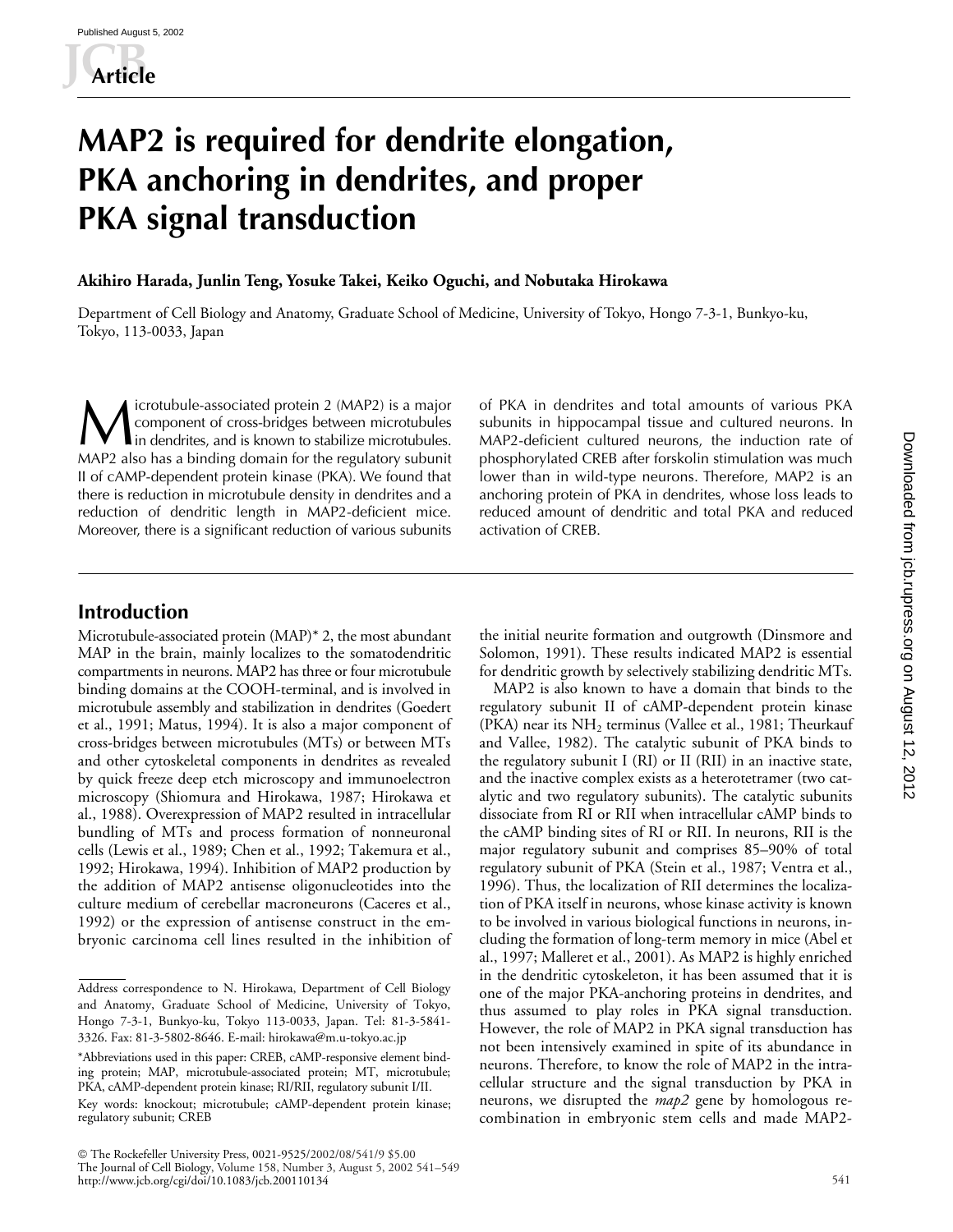deficient mice. In our previous paper (Teng et al., 2001), we analyzed MAP2 MAP1B double knockout mice and showed that the double knockout mice had decreased microtubule spacing in dendrites, decreased dendritic elongation of immature hippocampal neurons, fiber tract malformations, and defects in neuronal migration. These results indicated that MAP2 and MAP1B act synergistically in neuronal migration and dendritic extension. However, the unique role of MAP2 on MT organization and PKA signal transduction was not reported in the previous paper. In this paper, we report that MAP2 itself is important as a structural protein and as an anchoring protein of PKA in dendrites whose loss leads to reduced dendritic and total PKA and reduced activation of cAMP-responsive element binding protein (CREB).

## **Results**

#### **Targeting the** *map2* **gene**

To disrupt the endogenous *map2* gene, a targeting vector was constructed (Harada et al., 1998) with the *neo* gene inserted into the fifteenth exon (Kalcheva et al., 1995) that encodes the first MT binding domain and the preceding proline-rich domain (Teng et al., 2001). Homozygous mutant (*map2<sup>-/-</sup>*) animals were fertile and have shown no evidence of premature mortality, but they were smaller and 10–20% less in body weight than their littermate controls. However, their brain weight was not significantly less than their littermate controls.

#### **Microtubule density is reduced and fine structures are altered in dendrites of MAP2-deficient mice**

To further investigate the morphological changes in *map2*<sup>-/-</sup> brains, we examined cerebellar tissue by electron microscopy. The gross cytoarchitecture and cell morphology of  $map2$ <sup> $-/-$ </sup> cerebellum were indistinguishable from those of the control cerebellum. Our previous paper (Teng et al., 2001) reported decreased spacing between MTs in neurites of MAP2 MAP1B double knockout, but it did not report quantitation of the MT density of *map2*<sup>-/-</sup> dendrites. When we examined Purkinje cell dendrites, MT density in  $map2^{-1}$  mice (35.6  $\pm$  8.5 MTs/ $\mu$ m<sup>2</sup> [mean  $\pm$  SD]; *n* = 31) is 23% less than that in wild-type mice (46.3  $\pm$  8.6; *n* = 25) ( $P < 0.001$ , Student's *t* test). Therefore, though MAP2 and MAP1B act synergistically in MT organization in dendrites as reported previously, the polymerization of dendritic MTs is affected by the absence of MAP2 alone.

Also in our previous paper (Teng et al., 2001), we were not able to detect changes in MT organization in *map2*<sup>-/-</sup> dendrites using conventional electron microscopy. Therefore, to further assess the structural changes in the dendrites of  $map2$ <sup>--</sup> mice, cerebellar Purkinje cell dendrites of *map2*<sup>-/-</sup> and wild-type mice were examined by quick-freeze, deep-etch electron microscopy, which was more suitable to examine cytoskeletal organization (Harada et al., 1994). In wild-type dendrites, we observed thick filamentous cross-bridges between MTs (Fig. 1, arrows), confirming our previous studies (Hirokawa et al., 1988; Chen et al., 1992). In *map2*<sup>-/-</sup> dendrites, the cross-bridges between MTs (Fig. 1, arrows) were thinner (for wild type,  $7.08 \pm 0.36$  nm, 45 cross-bridges from



Figure 1. **The dendritic cytoskeleton of wild-type and MAP2 knockout mice.** Quick-frozen, deep-etched Purkinje cell dendrites of wild-type (WT) and *map2*<sup>-/-</sup> (KO) mice. Numerous cross-bridges (arrows) are observed between MTs. Cross-bridges in *map2* -/dendrites (arrows) appears thinner than those in wild-type dendrites. On the surface of MTs, a number of globular structures (arrowheads) are observed in wild-type dendrites that are almost absent in *map2* -/dendrites. Bar, 100 nm.

two animals; for knockout,  $4.38 \pm 0.63$ , 28 cross-bridges from two animals) ( $P < 0.01$ ). Globular structures were observed on the surface of MTs in wild-type dendrites (Fig. 1, arrowheads), but these globular structures were rarely observed in mutant dendrites. These observations led us to conclude that MAP2 was required to form thick cross-bridges between MTs, and that MAP2 was required for MT organization in the dendrites.

#### **Dendrite length is reduced in MAP2-deficient neurons in vitro and in vivo**

To examine the effect of MAP2 in neuronal maturation, we observed hippocampal neurons in culture. In our previous paper, we did not detect significant difference in the polarization process at days 0.5, 1, 1.5, 2, and 3 after plating between  $map2$ <sup>-/-</sup> and the control neurons (Teng et al., 2001). However, we did not report changes in *map2*<sup>-/-</sup> hippocampal culture at later stages. In our previous paper (Teng et al., 2001), the length of neurites of long-term cultured neurons could not be measured because we plated neurons so densely that we were unable to discriminate each neurite. Therefore, we plated the hippocampal neurons at a lower density and cultured for a long period (3 wk), the length of  $map2^{-/-}$  dendrites was significantly ( $\sim$ 30%) shorter than that of the control dendrites (Fig. 2, A and C): for WT1,  $153 \pm 54$   $\mu$ m  $n = 25$  neurons; for WT2,  $135 \pm 50$ ,  $n = 34$ ; for WT3,  $144 \pm 58$ ,  $n = 30$ ; for KO1,  $98 \pm 34$ ,  $n = 22$ ; for KO2,  $106 \pm 35$ ,  $n = 35$ ; and for KO3, 92  $\pm$  27,  $n = 33$  (P < 0.00001, Post-hoc test). These results indicate that MAP2 is required for the dendrite extension at later stages in culture.

To assess the morphology of the dendritic trees in *map2<sup>-/-</sup>* hippocampal neurons in vivo, we stained hippocampal tissue by using the rapid Golgi method. When we observed the CA1 region of the hippocampus, apical dendrites of *map2*<sup>-/-</sup> hip-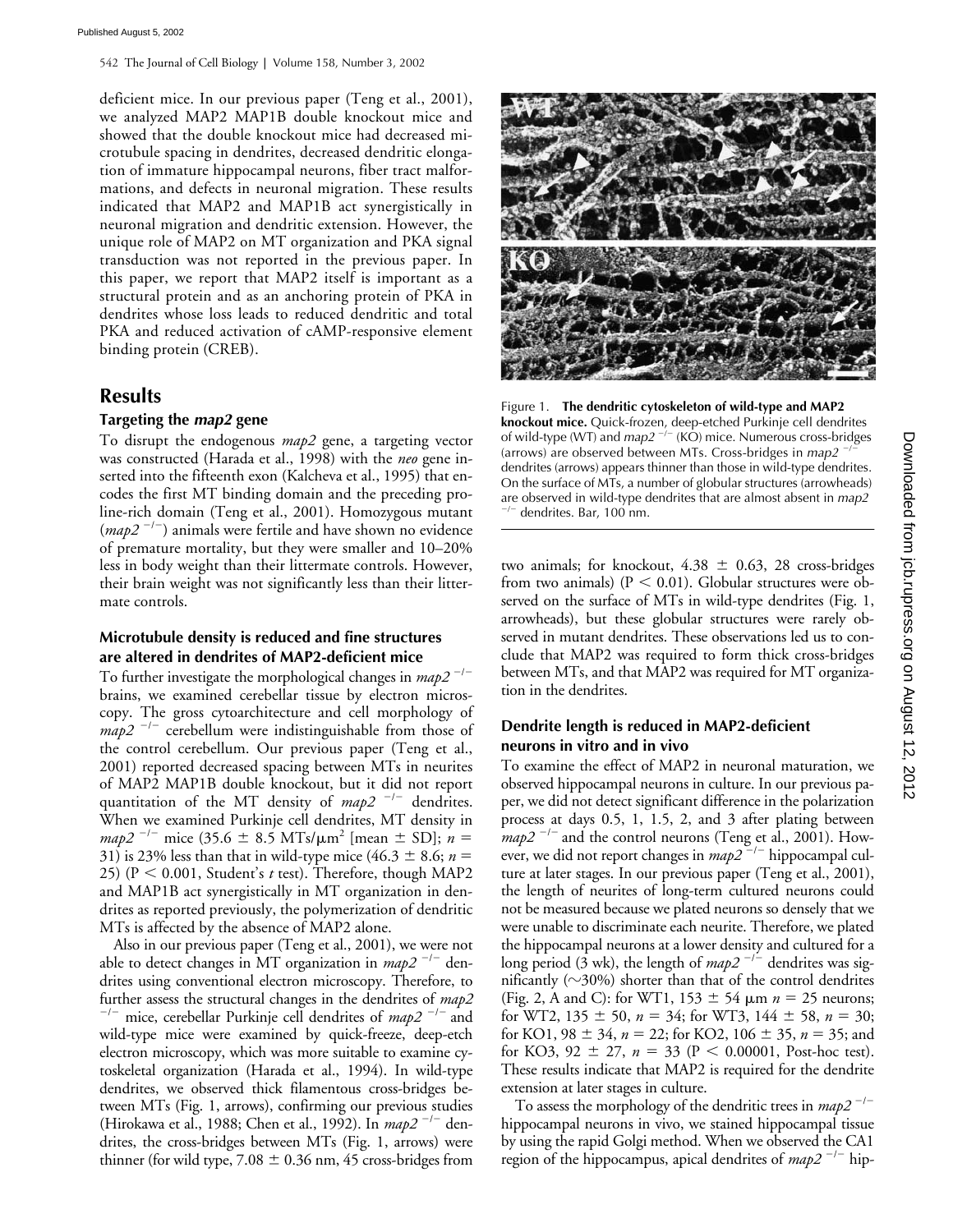

Figure 2. **Decreased length of dendrites in hippocampal neurons from** *map2* -**/mouse.** (A) Hippocampal cells in culture for 3 wk stained with rhodamine phalloidin. Dendrites of *map2*<sup>-/-</sup> cells (KO) are shorter than wild-type cells (WT). Bar, 100  $\mu$ m. (B) Pyramidal neurons in CA1 area of hippocampal tissues stained by the rapid Golgi method. Apical dendrites of *map2*<sup>-/-</sup> neurons (KO) are shorter than those of wild-type neurons (WT). However, the length of basal dendrites of *map2*<sup>-/-</sup> neurons is similar to that of wild-type neurons. Bar, 100  $µm.$  (C) Quantitation of the average length of dendrites between wild-type (WT1–3) and *map2*<sup>-/-</sup> cells (KO1–3). The average lengths of *map2<sup>-/-</sup>* dendrites contained within a neuron are significantly shorter than those of wild-type dendrites (mean  $\pm$  SD). P  $\leq$  0.00001 (Post-hoc test). (D) Quantitation of the average length of apical and basal dendrites between wild-type (WT) and *map2*<sup>-/-</sup> cells (KO). The average lengths of *map2*

-/ apical dendrites contained within a neuron are significantly shorter than those of wild-type dendrites (for *map2* -/ mice,  $179 \pm 15$  µm; 11 dendrites from 11 tissue sections from two animals [we selected the longest dendrite from one section]; for wild-type mice,  $229 \pm 22$ ; the number of samples and animals are the same as those of knockout) (mean  $\pm$ SD).  $P < 0.001$  (Post-hoc test).

pocampal neurons were shortened compared with wild-type dendrites, whereas the basal dendrites were not affected (Fig. 2 B). The length of mutant apical dendrites was 22% shorter than that of wild-type dendrites (Fig. 2 D), whereas the length of basal dendrites did not differ (for  $map2^{-/-}$  mice,  $120 \pm 10$ m; 11 dendrites from 11 tissue sections [we selected the longest dendrite from one section] from two animals; for wild-type mice,  $122 \pm 11$ ; the number of samples and animals are the same as those of knockout) (Fig. 2 D). Therefore, map2 is required for the morphology of the dendrites both in vivo and in vitro.

### **Various PKA subunits are reduced in** *map2* -**/ dendrites of hippocampal and cortical neurons**

Next, we examined the localization of various PKA subunits in  $map2^{-l-}$  and the control mice because MAP2 binds to the RII of PKA and binds to about one third of total PKA in brain (Vallee et al., 1981). Hippocampus and cerebral cortex from various ages of mice were examined because of their high content of PKA (Glantz et al., 1992; Ventra et al., 1996). In the control hippocampus, both the apical (Fig. 3, A and  $A'$ ) and the basal dendrites of pyramidal neurons in the CA1 and CA3 regions exhibited high

levels of PKA (RII  $\alpha$ ,  $\beta$ , and the catalytic subunits) The dendritic PKA staining is more apparent in early postnatal ages (2 wk of age; Fig. 3, A, A', C, C', E, E', G, and G'), but is also observed in adult mice (8 wk of age; Fig. 4, A, B, and D). In addition to this dendritic staining, the mossy fiber axons (Fig. 3, mf) from the granule cells of dentate gyrus (Fig. 3, stained by anti- $\tau$  antibody in E'', F'', G'', and  $H'$ ) contained RII  $\beta$  and the catalytic subunits (Fig. 3, A, A', C, C', G, and G' and Fig. 4 A). RII  $\alpha$  staining was very low in the mossy fiber axons (Fig. 3, E and E). However, in *map2*<sup>-/-</sup> hippocampus, the dendritic staining of RII  $\alpha$ ,  $\beta$ , and the catalytic subunits reduced significantly (Fig. 3, B-B'', D-D'', F, F', H, and H' and Fig. 4, A', B', D'), whereas the axonal staining seemed relatively unaffected as revealed by the staining of mossy fiber in Fig. 3 (B and B', mf). The axonal staining also seemed unaffected in the fimbria that includes axons from the hippocampal pyramidal neurons (unpublished data).

To confirm the reduction of various PKA subunits in  $map2$ <sup> $-/-$ </sup> dendrites, we stained cerebral cortex. In the control cerebral cortex of adult mice, strong signals for PKA subunits were observed in neurons throughout the cortex, but it accumulated primarily in the apical dendrites and the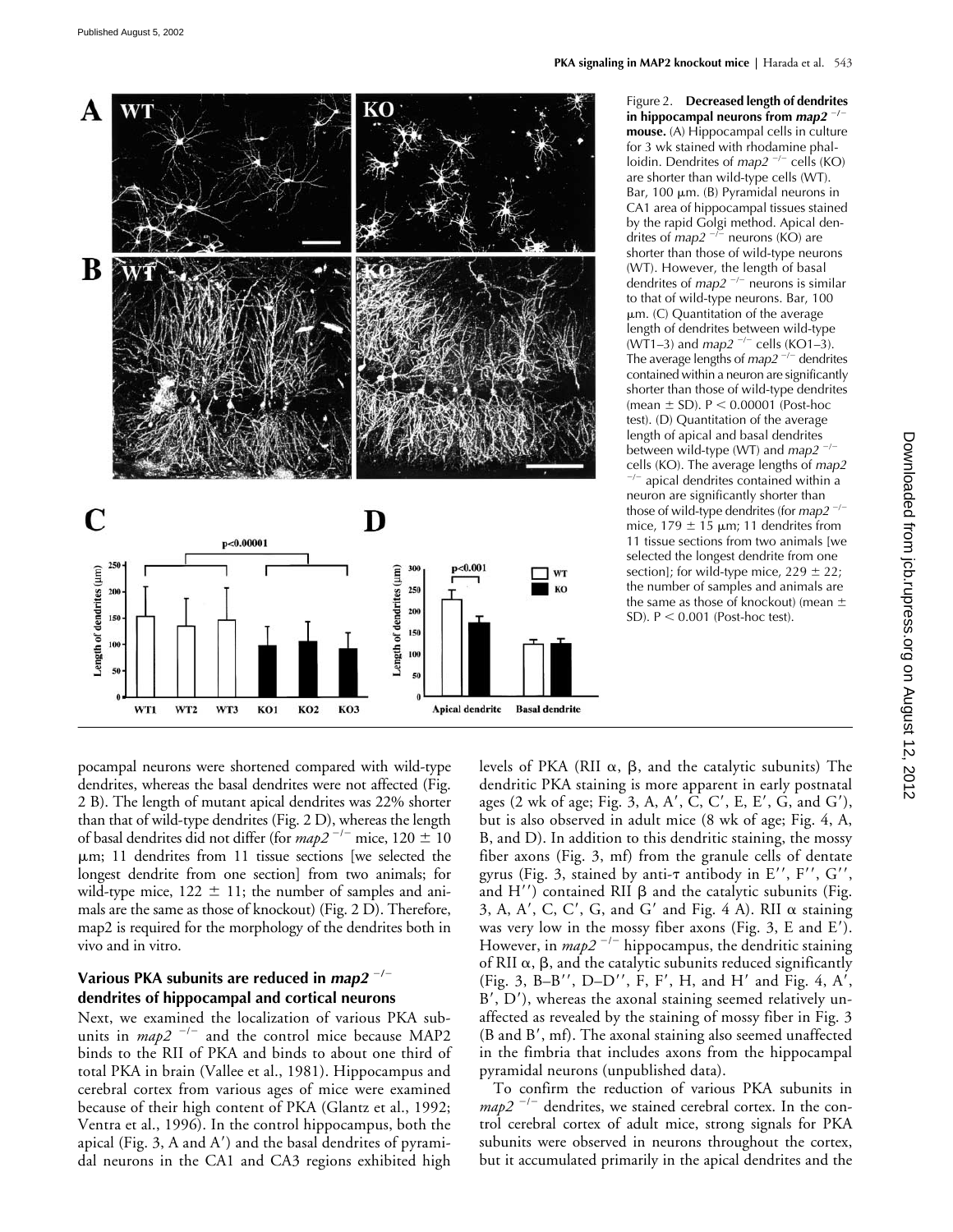544 The Journal of Cell Biology **|** Volume 158, Number 3, 2002



Figure 3. Reduced expression of PKA in the dendrites of 2-wk-old wild-type and  $map2^{-/-}$  hippocampus. Low (A–H) and high (A'–H') magnification view of CA3 region stained with anti–RII  $\beta$  monoclonal antibody (A, A', B, and B'), anti–catalytic subunit antisera (C, C', D, and D'), anti–RII  $\alpha$  antisera (E, E', F, and F'), and anti–RII  $\beta$  antisera (G, G', H, and H'). High magnification view of CA1 region stained with anti–RII  $\beta$  monoclonal antibody (A'' and B'') and anti–catalytic subunit antisera (C'' and D''). E'', F'', G'', and H'' are the same sections as E', F', G', and H', respectively, stained with anti-<del>1</del> antibody (tau-1) to show the localization of mossy fiber (mf). Arrows in A', A'', C', and C'' indicate the dendritic staining of PKA in wild-type pyramidal cells. Bars,  $100 \mu m$ .

soma in the pyramidal neurons (Fig. 5, A–C). In *map2*<sup>-/-</sup> cortex, the signals in the soma were relatively unchanged, but those in the dendrites were significantly reduced (Fig. 5, A–C). Similar to the observation in the hippocampus, the content of RII  $\beta$  and the catalytic subunits seemed unchanged in the axonal compartments that were stained by tau-1 antibody (unpublished data).

To examine the content and the subcellular localization of various PKA subunits, we stained dissociated hippocampal cultured neurons. In hippocampal neurons, the staining of

Figure 4. **Reduced expression of various subunits of PKA in the dendrites of adult wild-type and**  *map2*<sup>-/-</sup> hippocampus. CA3 region (A and A') and CA1 region (B–D and  $B'$ –D<sup>'</sup>) stained with anti–RII  $\beta$  monoclonal antibody (A and A') and anti–catalytic subunit antisera ( $\overline{B}$  and  $\overline{B}$ ). The same sections stained with anti–catalytic subunit antisera (B and B') were stained by anti-MAP1A monoclonal antibody (C and C') to show the localization of dendrites and the merged figures between PKA catalytic subunit (green) and MAP1A (red) are shown in D and D'. Catalytic subunit is reduced in the dendrites of  $map2^{-j-}$  hippocampal neurons. Bar, 100 μm.

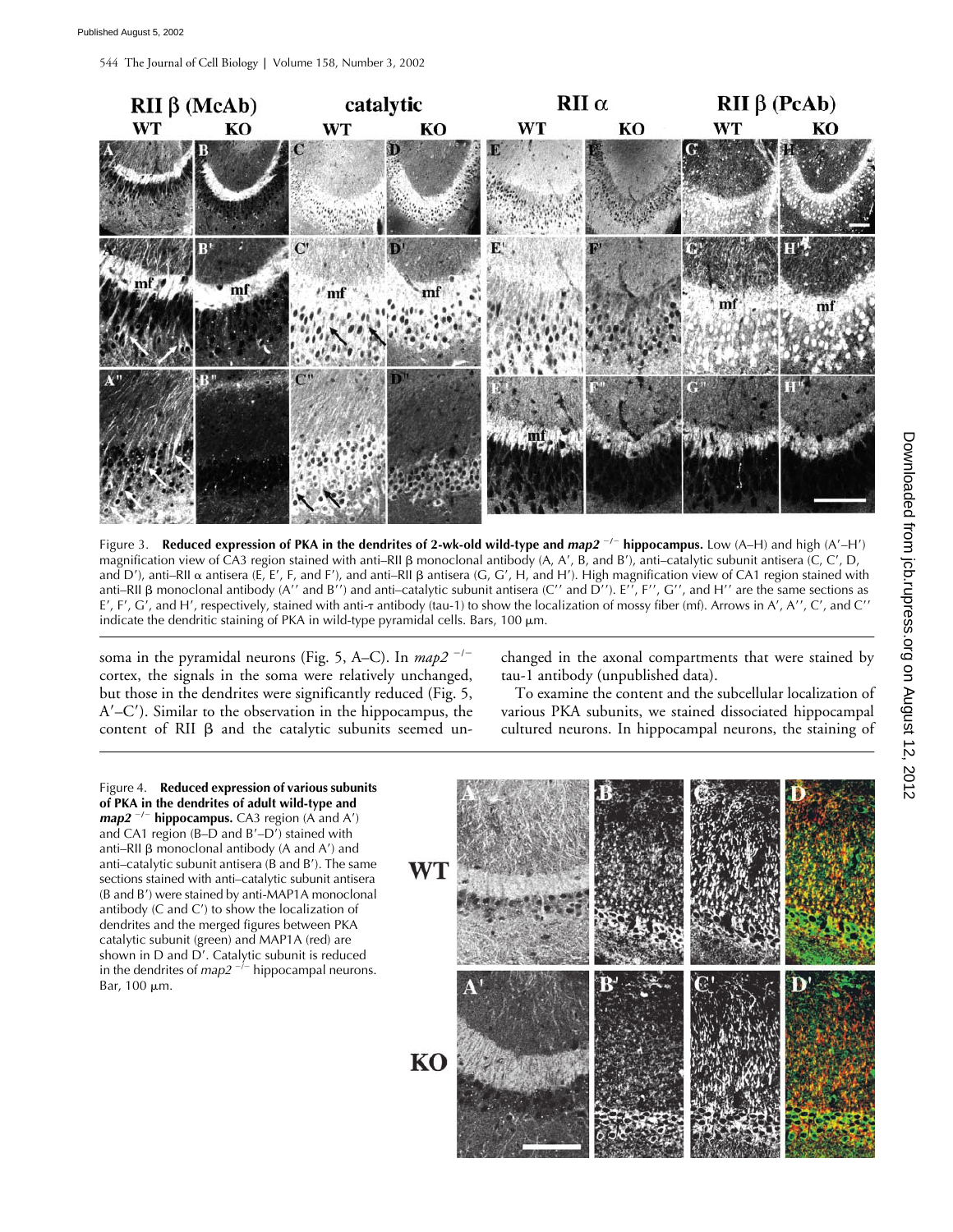

Figure 5. **Reduced expression of various subunits of PKA in the dendrites of adult wild-type and** *map2***<sup>-/-</sup> cerebral cortex. (A and** A') Sections stained with anti–RII  $\alpha$  antisera. RII  $\alpha$  staining is greatly reduced in the dendrites of *map2*<sup>-/-</sup> cortical neurons. Sections stained with anti–RII  $\beta$  monoclonal antibody (B and B'), and with anti-catalytic subunit antisera (C and C'). RII  $\beta$  and catalytic subunits are also reduced in the dendrites of *map2*<sup>-/-</sup> cortical neurons. Bar,  $100 \mu m$ .

PKA subunits (RII $\alpha$ ,  $\beta$  and the catalytic subunit) was weaker in the somatodendritic compartments of *map2*<sup>-/-</sup> neurons (Fig. 6,  $A'-E'$ ) than wild-type neurons (Fig. 6, A–E), whereas the staining of Ca/calmodulin-dependent kinase in *map2*<sup>-/-</sup> neurons (Fig. 6 F') was similar to that in wild-type neurons (Fig. 6 F). The staining of PKA appeared linear and concentrated in the center of the dendrites in the control neurons at higher magnification (Fig. 6 B). In contrast, the staining of PKA in  $map2^{-/-}$  appeared punctate, and thus did not appear to be associated with cytoskeletal elements. Since PKA is known to bind to MAP2, it was assumed that PKA was colocalized with MTs in the dendrites. To know whether PKA was associated with cytoskeletal compartments, we treated the cultured neurons with 0.1% Triton X-100. In the control neurons, the amount and the distribution of PKA were similar to the staining without detergent extraction (Fig. 6 C). However, the punctate PKA staining in the dendrites and the staining in the soma were greatly reduced in *map2*<sup>-/-</sup> neurons (Fig. 6 C'), suggesting the remaining PKA molecules in the somatodendritic compartments in *map2*<sup>-/-</sup> neurons were not associated with cytoskeletal compartments. We also observed hippocampal and cortical neurons well separated from the neighboring neurons to examine the amount of PKA in the axonal or dendritic compartments. The staining in *map2* <sup>-/-</sup> dendrites was clearly reduced, but axonal staining was relatively unchanged (unpublished data). In addition, to know the localization and the amount of PKA more precisely at the subcellular level, immunoelectron microscopy was performed in



Figure 6. **Expression of various subunits of PKA in the hippocampal neurons of wild-type and** *map2* -**/**- **mice.** Hippocampal neurons were stained with anti–RII  $\beta$  monoclonal antibody (A–C and A'–C'), anti–RII  $\alpha$  antisera (D and D'), anti–catalytic subunit antisera (E and E'), and anti-calcium/calmodulin-dependent kinase II ß monoclonal antibody (F and F'). Neurons in  $\dot{C}$  and  $C'$  were permeabilized with 0.1% Triton X-100 before fixation. Bars, 50  $\mu$ m.

cultured hippocampal neurons. When wild-type neurons were stained with anti-RII  $\beta$  monoclonal antibody and the secondary antibody conjugated with gold particles, followed by silver enhancement, many electron-dense particles were associated with MTs in the dendrite. However, in *map2* <sup>-/-</sup> neurons, the number of signals reduced significantly. When we quantitated these signals, the density of signals in *map2*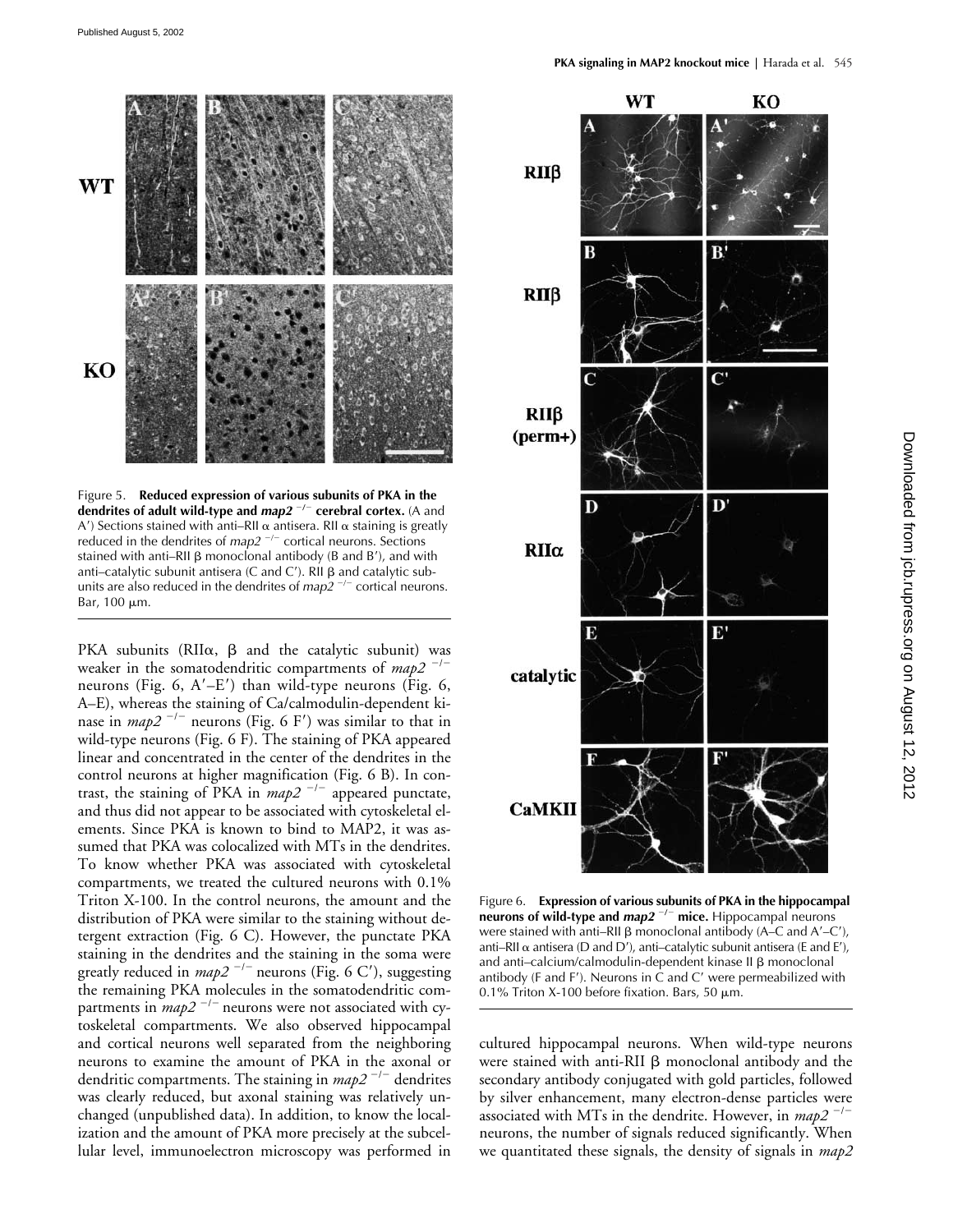546 The Journal of Cell Biology **|** Volume 158, Number 3, 2002

Figure 7. **Reduced amount of PKA and reduced activation (phosphorylation) of CREB after forskolin induction in** *map2* -/- mice. (A) Western blots of the microtubule pellet fraction (MT ppt), the crude extracts from the hippocampal tissue (HIP tissue), and the crude extracts from the cultured neurons (HIP culture) probed with anti–RII  $\beta$  monoclonal antibody (RII $\beta$ ) and anti–catalytic subunit antisera (Cat). (B) Quantitation of PKA (RII $\beta$  and Cat) in MT ppt ( $n = 3$ ; one sample was taken from one animal), HIP tissue  $(n = 3)$ , and HIP culture  $(n = 3)$ . The relative amounts of *map2*<sup>-/-</sup> against wild-type samples are shown. (C) Western blots of phosphorylated CREB. Wild-type (WT) and *map2* -/-(KO) neurons were homogenized before (F-) and 30 min after forskolin stimulation  $(F+)$ , and equal amounts of samples from wild-type and knockout mice were loaded and separated with polyacrylamide gel. (D) Quantitation of the results of immunoblot in C. The amount of phosphorylated CREB is increased about threefold in wild-type neurons (WT), whereas the amount is nearly unchanged in *map2<sup>-/-</sup>* neurons (KO). The number of samples and animals are the same as in B.



 $^{-/-}$  neurons with PKA antibody was almost equal to that with nonimmune IgG (unpublished data). Even after permeabilization, the PKA molecules were still associated with MTs in wild-type neurons and the density of signals did not differ significantly from that of nonpermeabilized wild-type samples (unpublished data). From these results, PKA molecules are tightly associated with dendritic MTs through MAP2, and thus a part of previously observed globular structures on MTs in wild-type Purkinje dendrites (Fig. 1 C) were assumed to be PKA associated with MAP2.

### **Total amount of PKA is also reduced in** *map2* -**/ hippocampal tissue and cultured neurons, and the rate of increase in phosphorylated CREB is less than wild-type neurons after forskolin stimulation**

As the amount of PKA was decreased in the somatodendritic compartments of  $map2^{-/-}$  neurons in vitro and in vivo from the observation of immunofluorescence microscopy and immunoEM, we performed quantitative immunoblot of various fractions with antibodies that recognized RII  $\beta$  and the catalytic subunits of PKA (Fig. 7, A and B). Quite surprisingly, the contents of PKA were greatly reduced in the MT pellet fraction (RII  $\beta$ ,  $\sim$ 5%; catalytic subunit,  $\sim$ 7% of wild type). Similar reduction was observed when the activity of PKA was quantitated (unpublished data). In addition, PKA was also reduced in the crude homogenate of hippocampal tissues (RII  $\beta$ ,  $\sim$ 70%; catalytic,  $\sim$ 80% of wild type). When we used the crude extracts from the cultured hippocampal neurons, the PKA content was much more reduced (RII  $\beta$ , ~50%; catalytic subunit, ~60% of wild type). These results indicate that the total amount of PKA was reduced in *map2*<sup>-/-</sup> neurons probably because the PKA molecules anchored and pooled in the MT-rich regions in the dendrites were significantly reduced. To assess possible effects from the reduction of PKA in *map2*<sup>-/-</sup> neurons, we

measured the extent of phosphorylation of a PKA substrate. We quantitated the amount of phosphorylation at Ser133 of CREB, a transcription factor activated by PKA, in cultured hippocampal neurons before and after PKA stimulation by forskolin (Fig. 7, C and D). Before stimulation, the amount of phosphorylated CREB at Ser133 in *map2*<sup>-/-</sup> neurons was about twofold of that in wild-type neurons. However, the amount of phosphorylated CREB was relatively unchanged ( $\sim$ 1.1-fold increase) even after forskolin stimulation. In contrast, the amount of phosphorylated CREB increased about threefold by stimulation in wild-type neurons. The amount of total CREB did not differ significantly between  $map2^{-/-}$  and wild-type neurons (unpublished data). From these results, MAP2 is required for controlling the total amount of PKA and proper induction of activated (phosphorylated) CREB.

## **Discussion**

#### **The role of MAP2 in dendrite elongation**

MAP2 promotes MT polymerization in vitro. When overexpressed in nonneuronal cells (Lewis et al., 1989; Chen et al., 1992), MAP2 promotes the intracellular MT bundling, and when introduced into Sf 9 insect cells by baculovirus infection, it promotes the formation of MT bundles and the neurite-like process formation (Chen et al., 1992). MAP2 was also considered to be essential in the formation of the dendrites because MAP2 antisense exposure in neuronal cell culture specifically inhibits the elaboration of dendrite-like processes (Caceres et al., 1992).

We observed a reduction in MT density in dendrites of MAP2-deficient mice, which was not described in our previous paper (Teng et al., 2001). Although we did not measure MT density in the dendrites of MAP2 and MAP1B double knockout mice, MAP2 alone is effective in MT polymerization in dendrites from this result. We also observed reduced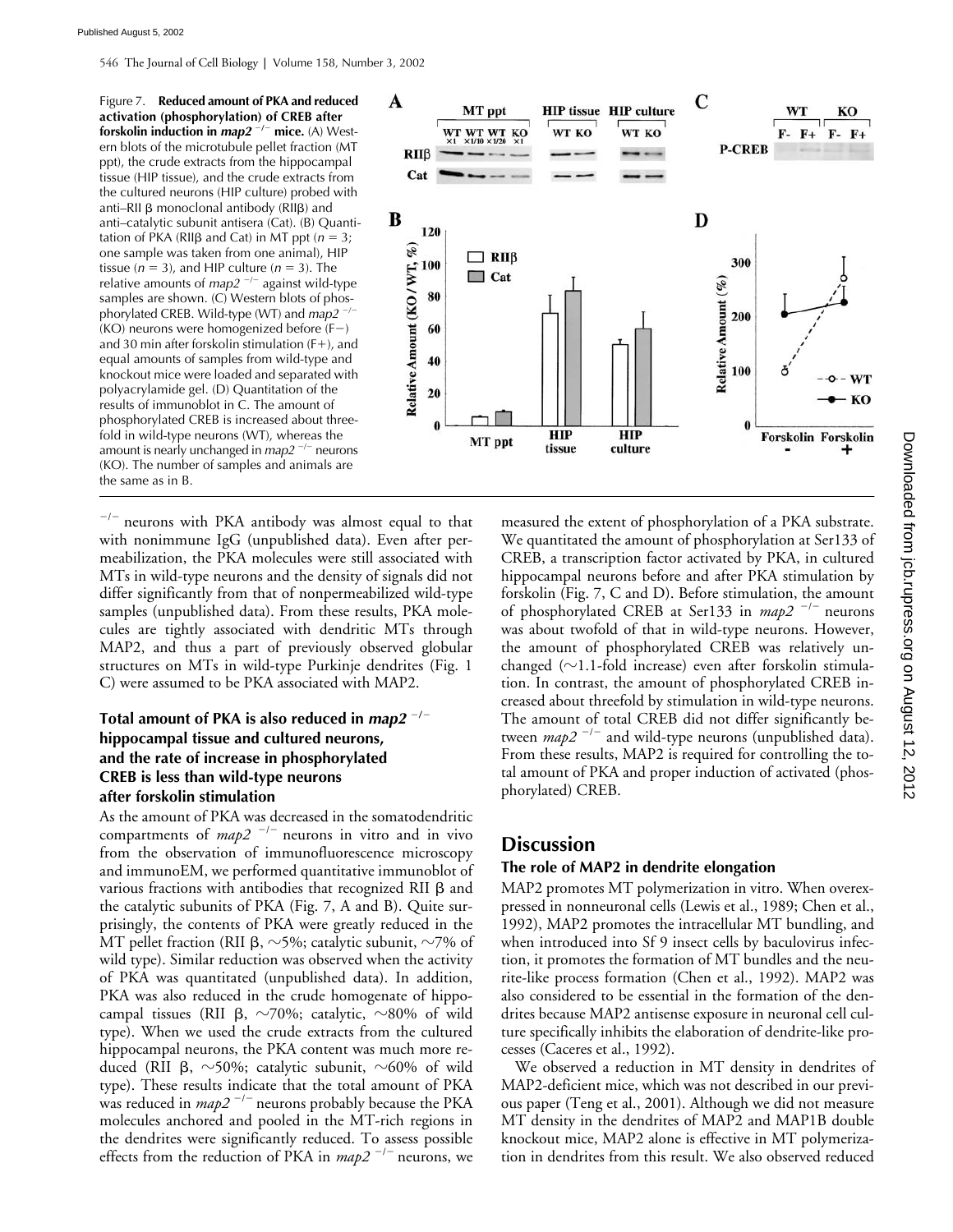dendritic length in mature MAP2-deficient neurons, but we did not observe a reduction in minor process length in MAP2 single knockout neurons in the previous paper, whereas we observed a reduction in double knockout neurons (Teng et al., 2001). Thus, for initial minor process formation, both MAP2 and MAP1B are required, but for dendritic elongation at later stages, MAP2 alone is important in vitro and in vivo.

The length of dendrites was reduced in MAP2-deficient neurons both in vitro and in vivo, but in vivo only the apical dendrites were shortened and the rate of reduction was smaller (22% in vivo vs. 30% in vitro). The possible explanation for this contradiction is as follows: in vivo, various external factors (growth factors, interaction with other neurons/glias, etc.) may enhance the growth of dendrites and partially compensate for the reduced dendritic extension by the loss of MAP2 in  $map2^{-/-}$  neurons. However, in dissociated culture where these external factors do not exist,  $map2$  $\sim$  neurons may show their reduced internal activity in dendritic outgrowth.

#### **Significant reduction of PKA in MT-rich region leads to the reduction in the total amount of PKA in neurons and reduced activation of CREB after forskolin stimulation**

We observed a great reduction of PKA in the MT pellet fraction of *map2*  $^{-1}$  neurons ( $\sim$ 1/20 [RII  $\beta$ ] and 1/15 [catalytic subunit] of wild type) by quantitative immunoblotting. This was confirmed both by measuring activities of PKA in the MT pellet and by immunoelectron microscopy, where the PKA (RII) signals in the MT-rich region of *map2*<sup>-/-</sup> dendrites were not significantly different from nonimmune controls. As a result of this reduction, the total amounts of PKA in *map2*<sup>-/-</sup> hippocampal neurons were decreased to about half of those of wild-type neurons. There is a tendency that the amount of the catalytic subunit is less affected than that of RII. This is probably due to the presence of the RI that do not bind to MAP2. Although the amount of RI is much less than RII in neurons and astrocytes, the former is nearly equal to the latter in oligodendrocytes (Stein et al., 1987). This also explains why the reduction rate of PKA in hippocampal tissue is less than that in dissociated hippocampal neurons. In MAP2-deficient neurons, the outer membranous (or submembranous) structures such as the postsynaptic spines and the growth cones, and the internal membranous structures such as the Golgi complex, seem to be the main region of PKA localization from previous papers (De Camilli et al., 1986) and from our immunofluorescence microscopy. In this paper, the localization of PKA seemed to shift from the MT-rich regions to the soluble fraction or these membranous structures. However, considering that the total amount of PKA was still reduced in  $map2^{-/-}$  neurons, the regions that bound to PKA in *map2*<sup>-/-</sup> neurons were not sufficient for anchoring all the PKA molecules released from the MT-rich region in the absence of MAP2. This observation strongly indicates that MAP2 is the main PKA-anchoring protein in dendrites. However, in the axonal compartments, the amount of PKA (RII  $\beta$  and the catalytic subunits) did not change significantly as in the dendritic compartments from the observation by immunofluorescence microscopy. This implies that other molecules anchor PKA, especially RII  $\beta$ , in the axons. This may relate to the fact that the affinity of RII  $\beta$  to MAP2 is less than that of RII  $\alpha$ . Therefore, RII  $\alpha$  seems to be designed to anchor the PKA catalytic subunits to MAP2 in the dendrites, whereas RII  $\beta$  seems to be designed to anchor them to MAP2 in the dendrites and to other anchoring proteins in the axons.

We also observed an increase in the basal phosphorylation of CREB in *map2*<sup>-/-</sup> neurons compared with wild-type neurons. Phosphorylated CREB only slightly increased after forskolin stimulation in *map2*<sup>-/-</sup> neurons. Thus, the role of MAP2 seems to trap and store PKA in the dendritic MTs before forskolin stimulation. This role enables PKA to be rapidly released into the cytoplasm to phosphorylate a number of substrates after stimulation.

PKA is also known to phosphorylate a number of substrates including cytoskeletons (Hisanaga et al., 1994) and microtubule-dependent motor proteins (Sato-Yoshitake et al., 1992). A MAP2 knockout mouse can be used for investigating the role of PKA in dendrites by analyzing the phosphorylation of these substrates.

## **Materials and methods**

#### **Hippocampal cell culture**

Methods for preparing the hippocampal cell cultures followed those described previously (Harada et al., 1994). Usually, in one set of experiments, fetuses belonging to the same litter were used, the same conditioned medium was used, and feeder glial cells were dissociated from littermate embryos. We also used hippocampal neurons cultured without glial cells for immunofluorescence, immunoelectron microscopy, and for Western blot. The result obtained with either culture protocol was similar therefore, the results were pooled. We followed the neurons photographically and measured the length and counted the number of dendrites as described previously (Harada et al., 1994; Teng et al., 2001). To compare the length of dendrites, we first calculated the average length of dendrites of a neuron by averaging the lengths of all visible dendrites and then obtained the average in each animal by using the average of each neuron.

#### **Immunoblotting**

For preparation of crude extracts, the hippocampus was dissected and homogenized with 25 mM Tris, pH 6.8, and 2% SDS, followed by sonication and boiling to lower the viscosity. Cultured cells were lysed in the same buffer and treated in the same manner. Crude extracts were made by centrifuging the homogenates at 20,000 *g* for 15 min at 4C. Preparation of MT pellet fraction was performed as described previously (Sato-Yoshitake et al., 1989). In brief, the brains were dissected out and homogenized in 3 vol PEM (100 mM PIPES, 1 mM EDTA, and 1 mM MgCl<sub>2</sub>) including 1  $\mu$ M PMSF. Crude extracts were prepared by centrifuging the homogenates at 100,000 g for 15 min at 4°C. A microtubule polymerizing agent, taxol, was added to the crude extracts to a final concentration of 20  $\mu$ M. The crude extracts were incubated at 37°C for 15 min, centrifuged at 100,000 g for 30 min at 27°C and the resultant pellet was named MT ppt. Protein concentration was determined by BCA protein assay reagent (Pierce Chemical Co.). Equal amounts of crude extracts and MT ppt were loaded and separated with polyacrylamide gel. Proteins were electrophoretically transferred to nylon filters (Millipore). Nylon filters with transferred brain proteins were blocked with 5% skim milk in TBS, incubated in monoclonal antibodies for 1 h, rinsed in TBS and TBS containing 0.05% Tween 20, followed by incubation in rabbit anti-mouse IgG, and incubated for 1 h with <sup>125</sup>I-labeled protein A (Amersham Biosciences). Binding was detected by autoradiography using an imaging analyzer (model BAS-2000; Fuji Film). For detection of phospho-CREB, alkaline phosphatase–conjugated secondary antibody was used because the signals obtained by <sup>125</sup>I-labeled protein A were not strong enough for quantitation. In this case, quantitation was performed by scanning the Western blot of various amounts of *map2<sup>-/-</sup>* and control samples. Measurement of the intensity of the bands was performed by NIH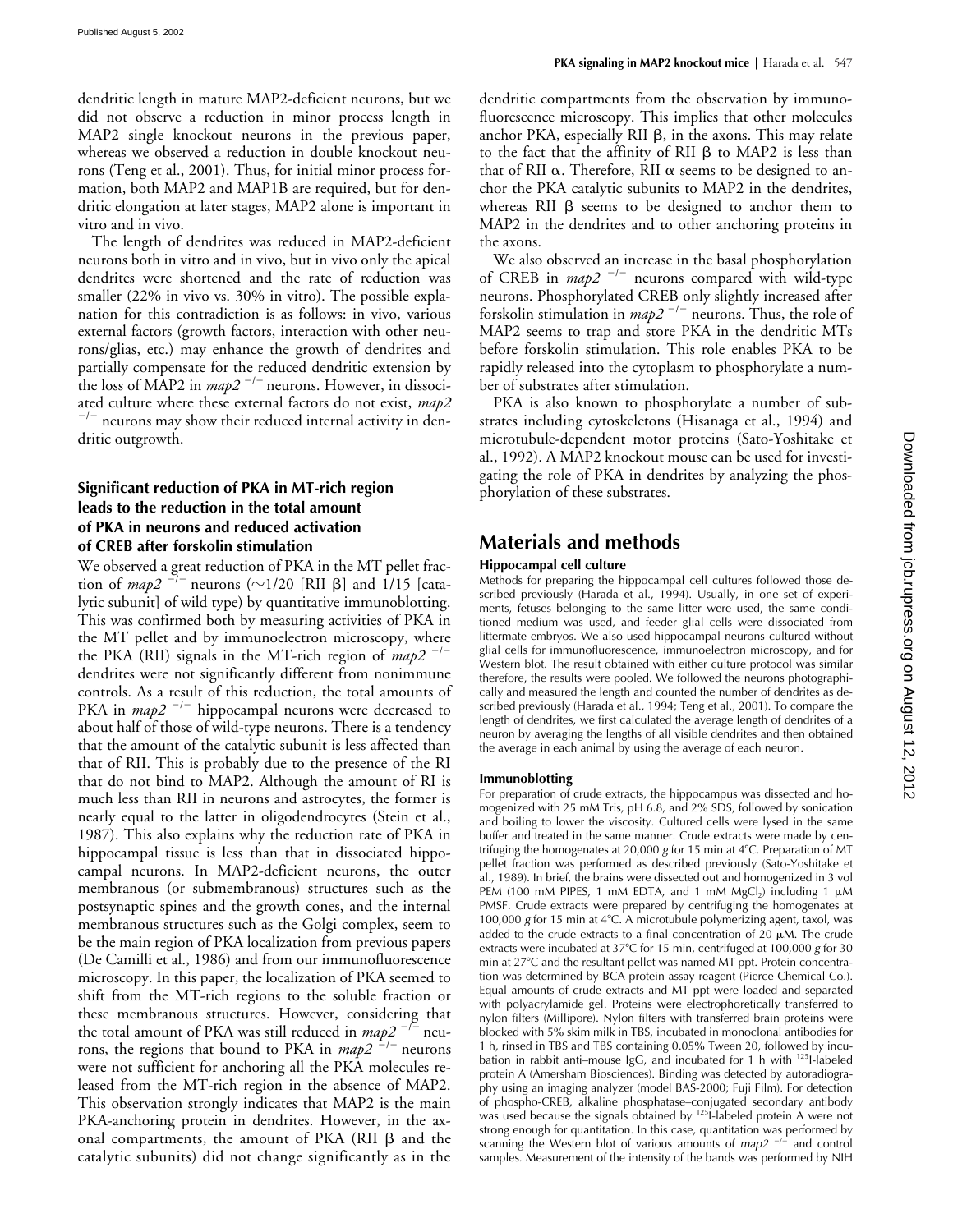548 The Journal of Cell Biology **|** Volume 158, Number 3, 2002

Image software. For the primary antibodies, the following monoclonal antibodies or polyclonal antisera were used: HM-2 (Sigma-Aldrich) for MAP2; 1B6 and 5E6 (Sato-Yoshitake et al., 1989) for MAP1B; 1D1 (Shiomura and Hirokawa, 1987) for MAP1A; tau-1 (Roche) for ; NN18 (Sigma-Aldrich) for NF-M; DM1A (Sigma-Aldrich) for  $\alpha$ -tubulin; anti-PKA RII  $\beta$  monoclonal antibody and anti-PKA catalytic subunit monoclonal antibody (Transduction Laboratory); anti–RII  $\alpha$  and RII  $\beta$  polyclonal antisera (gifts from Drs. Walter and Lohmann, University of Würzburg, Würzburg, Germany; De Camilli et al., 1986); anti–PKA catalytic subunit polyclonal antisera (a gift from Drs. Sahara and Fukami, University of Kobe, Kobe, Japan; Sahara et al., 1996); anti-calcium/calmodulin-dependent kinase II $\beta$  monoclonal antibody (Zymed Laboratories); anti–phospho-CREB monoclonal antibody or polyclonal antisera (Cell Signaling Technologies Inc.).

#### **Immunocytochemical analysis**

2-, 4-, and 8-wk-old mice were anesthetized with ether and nembutal (WAKO) and perfused with 2% paraformaldehyde in 0.1 M phosphate buffer, pH 7.4. Various parts of brains (cerebellum, cerebral cortex, striatum, hippocampus, and spinal cord) were dissected and stored in the same fixative overnight at RT. The procedure for cryoprotection, freezing, and sectioning was described previously (Harada et al., 1990). Sections were allowed to react with the primary antibodies described previously (Harada et al., 1990) followed by the secondary antibodies (Alexa 488 and 568– conjugated goat anti–mouse or goat anti–rabbit IgG) and Alexa 633-conjugated phalloidin (Molecular Probes). In case of cultured hippocampal neurons, neurons on coverslips were fixed with 2% paraformaldehyde in PBS, pH 6.8, permeabilized in 0.1% Triton in PBS for 5 min at RT, and incubated in the primary and the secondary antibodies as described above. Samples were observed using a laser scanning confocal microscope (model LSM510; ZEISS).

#### **Rapid Golgi staining**

Mice were perfused with 2% paraformaldehyde and 2.5% glutaraldehyde in 0.1 M cacodylate buffer, pH 7.4. Hippocampus was dissected and further fixed for 2 h at RT. The dissected hippocampus was washed twice in 3% potassium dichromate in water and incubated in 5% glutaraldehyde and 2.5% potassium dichromate in water at  $20^{\circ}$ C for 4–5 d. Tissues were washed several times in 0.75% silver nitrate in water and then incubated in 0.75% silver nitrate in water at  $20^{\circ}$ C for 4–5 d again. 100–150- $\mu$ m-thick slices were obtained by cutting the tissue perpendicular to the long axis of hippocampus with a microslicer (model DTK-1000; Dosaka EM). The Golgi-stained neurons were observed with a laser scanning confocal microscope by the reflection contrast mode. 10 optical sections (distances between slices were 10  $\mu$ m) were obtained from one hippocampal slice, and the images were merged to obtain an image as complete as possible of each dendritic tree. To calculate the length of dendrites, we selected three dendrites from one section that appeared to fully extend from the cell body to the tip of the dendrite and use the longest dendrite to represent the section. We took an average of the length of representatives within each genotype (wild type or knockout).

#### **Conventional electron microscopy**

Mice were perfused with 2% paraformaldehyde and 2.5% glutaraldehyde in 0.1 M cacodylate buffer, pH 7.4. Tissues (hippocampus, cerebellum, and olfactory bulb) were dissected and further fixed for 2 h at RT. Sections were processed as described previously (Harada et al., 1990) and viewed under an electron microscope (model 2000EX; JEOL) at 100 kV. For analysis of dendritic MT content, blocks of cerebellar samples were sagittally sectioned, and the areas where Purkinje dendrites of large diameter extended perpendicular to the Purkinje cell layer were selected. The blocks were rotated 90° so that these dendrites were cross sectioned. We carefully selected the areas so that the proximal one third of the Purkinje dendrites was sectioned. The Purkinje dendrites with well preserved MTs and internal sER structures were selected from *map2*<sup>-/-</sup> and wild-type littermates. The areas were photographed at a magnification of 15,000, and the numbers of MTs in the cross sections were counted using a blind-test protocol

#### **Quick-freeze, deep-etch electron microscopy**

Cerebellar tissues were dissected, and thin sagittal slices of tissue were saponin-treated and processed for quick-freeze, deep-etch electron microscopy as described previously (Hirokawa et al., 1988). For quantification of cross-bridges, two knockout and two wild-type mice were used. Since the length and diameter of cross-bridges between MTs were similar within each genotype, the values were pooled.

We would like to thank Dr. R. Sato-Harada (University of Gunma) for her

generous cooperation throughout this work. We would also like to thank Dr. F. Oyama (University of Tokyo) for his valuable advice on molecular biology, Dr. T. Noda (Cancer Institute) for his advice and generous gifts of various plasmids, Drs. S. Hisanaga (Tokyo Metropolitan University) and M. Inagaki (Aichi Cancer Center Research Institute) for their advice on the measurement of PKA phosphorylation. We would also like to thank Drs. U. Walter, S.M. Lohmann, Y. Ihara (University of Tokyo), S. Sahara, and Y. Fukami for their generous gifts of antibodies, and T. Horie, M. Takano, H. Fukuda, H. Sato, C. Zhao, N. Honma, and many members of Hirokawa's lab for help and discussions.

This work was supported by a Special Grant-in-Aid for Center of Excellence from the Japan Ministry of Education, Science and Culture to N. Hirokawa.

Submitted: 26 October 2001 Revised: 14 June 2002 Accepted: 18 June 2002

## **References**

- Abel, T., P.V. Nguyen, M. Barad, T.A.S. Deuel, E.R. Kandel, and R. Bourtchouladze. 1997. Genetic demonstration of a role for PKA in the late phase of LTP and in hippocampus-based long-term memory. *Cell.* 88:615–626.
- Caceres, A., J. Mautino, and K.S. Kosik. 1992. Suppression of MAP2 in cultured cerebellar macroneurons inhibits minor neurite formation. *Neuron.* 9:607– 618.
- Chen, J., Y. Kanai, N.J. Cowan, and N. Hirokawa. 1992. Projection domains of MAP2 and tau determine spacing between microtubules in dendrites and axons. *Nature.* 360:674–677.
- De Camilli, P., M. Moretti, S.D. Donini, U. Walter, and S.M. Lohmann. 1986. Heterogeneous distribution of the cAMP receptor protein RII in the nervous system: evidence for its intracellular accumulation on microtubules, microtubule-organizing centers, and in the area of the Golgi complex. *J. Cell Biol.* 103:189–203.
- Dinsmore, J.H., and F. Solomon. 1991. Inhibition of MAP2 expression affects both morphological and cell division phenotypes of neuronal differentiation. *Cell.* 64:817–826.
- Goedert, M., R.A. Crowther, and C.C. Garner. 1991. Molecular characterization of microtubule-associated proteins tau and MAP2. *Trends Neurosci.* 14:193– 199.
- Glantz, S.B., J.A Amat, and C.S. Rubin. 1992. cAMP signaling in neurons: patterns of neuronal expression and intracellular localization for a novel protein, AKAP 150, that anchors the regulatory subunit of cAMP-dependent protein kinase II beta. *Mol. Biol. Cell.* 3:1215–1228.
- Harada, A., K. Sobue, and N. Hirokawa. 1990. Developmental changes of synapsin I subcellular localization in rat cerebellar neurons. *Cell Struct. Funct.* 15:329–342.
- Harada, A., K. Oguchi, S. Okabe, J. Kuno, S. Terada, T. Ohshima, R. Sato-Yoshitake, Y. Takei, T. Noda, and N. Hirokawa. 1994. Altered microtubule organization in small-calibre axons of mice lacking tau protein. *Nature.* 369: 488–491.
- Harada, A., Y. Takei, Y. Kanai, Y. Tanaka, S. Nonaka, and N. Hirokawa. 1998. Golgi vesiculation and lysosome dispersion in cells lacking cytoplasmic dynein. *J. Cell Biol.* 141:51–59.
- Hirokawa, N., S. Hisanaga, and Y. Shiomura. 1988. MAP2 is a component of crossbridges between microtubules and neurofilaments in the neuronal cytoskeleton: quick-freeze, deep-etch immunoelectron microscopy and reconstitution studies. *J. Neurosci.* 8:2769–2779.
- Hirokawa, N. 1994. Microtubule organization and dynamics dependent on microtubule-associated proteins. *Curr. Opin. Cell Biol.* 6:74–82.
- Hisanaga, S., Y. Matsuoka, K. Nishizawa, T. Saito, M. Inagaki, and N. Hirokawa. 1994. Phosphorylation of native and reassembled neurofilaments composed of NF-L, NF-M, and NF-H by the catalytic subunit of cAMP-dependent protein kinase. *Mol. Biol. Cell.* 5:161–172.
- Kalcheva, N., J. Albala, K. O'Guin, H. Rubino, C. Garner, and B. Shafit-Zagardo. 1995. Genomic structure of human microtubule-associated protein 2 (MAP-2) and characterization of additional MAP-2 isoforms. *Proc. Natl. Acad. Sci. USA.* 92:10894–10898.
- Lewis, S.A., I.E. Ivanov, G.H. Lee, and N.J. Cowan. 1989. Organization of microtubules in dendrites and axons is determined by a short hydrophobic zipper in microtubule-associated proteins MAP2 and tau. *Nature.* 342:498–505.
- Malleret, G., U. Haditsch, D. Genoux, M.W. Jones, T.V.P. Bliss, A.M. Vanhoose, C. Weitlauf, E.R. Kandel, D.G. Winder, and I.M. Mansuy. 2001. Inducible